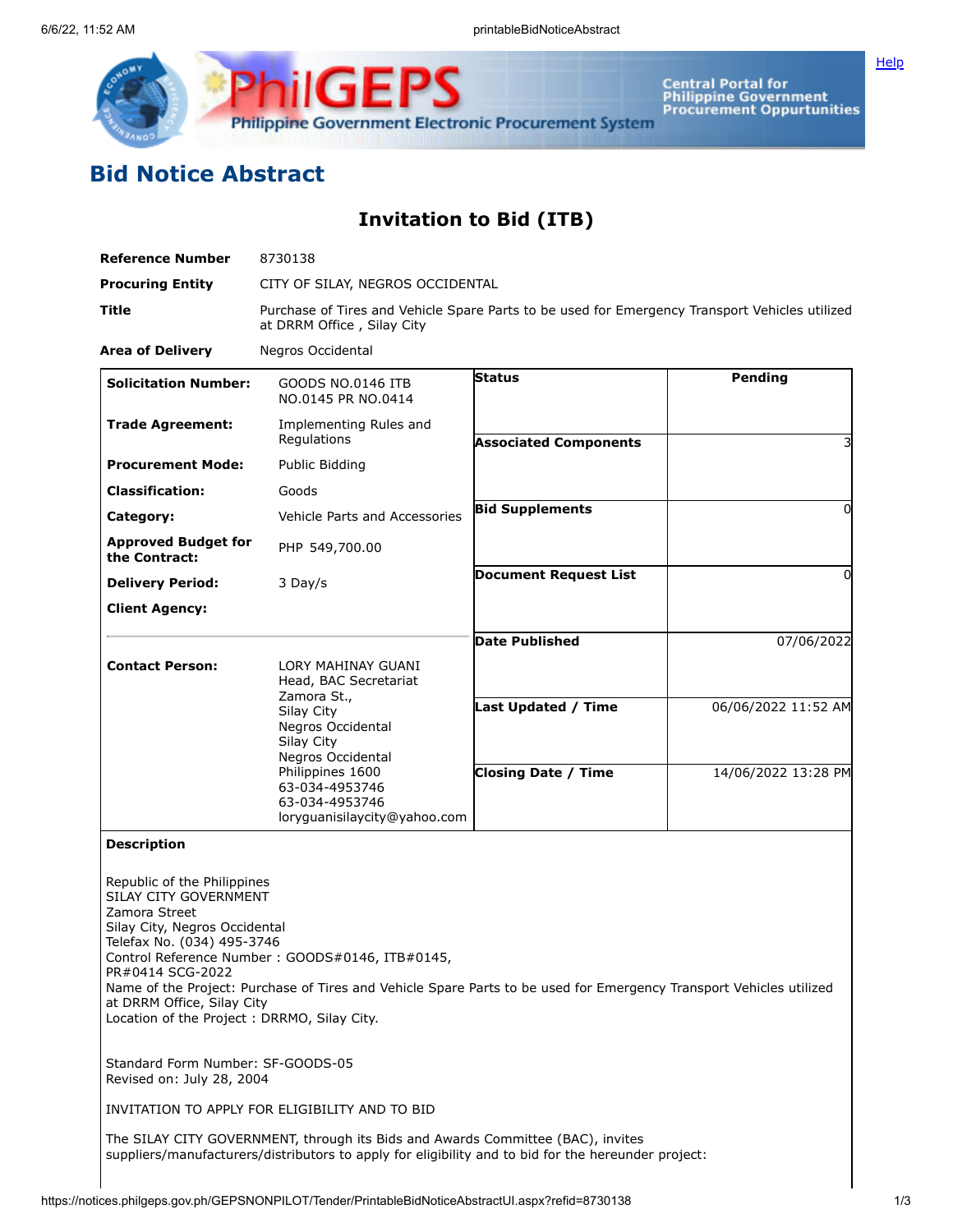## 6/6/22, 11:52 AM printableBidNoticeAbstract

Name of Project : Purchase of Tires and Vehicle Spare Parts to be used for Emergency Transport Vehicles utilized at DRRM Office , Silay City Location : Disaster Risk Reduction and Management Office, Silay City. Brief Description : Approved Budget For the Contract : Php 549,700.00 Contract Duration : Delivery Period :

Prospective bidders should have experience in undertaking a similar project with an amount of at least 25% of the proposed project for bidding. The Eligibility Check/Screening as well as the Preliminary Examination of Bids shall use non-discretionary "pass/fail" criteria. Post-qualification of the lowest calculated bid shall be conducted.

All particulars relative to Eligibility Statement and Screening, Bid Security, Performance Security, Pre-Bidding Conference(s), Evaluation of Bids, Post-Qualification and Award of Contract shall be governed by the pertinent provisions of R.A. 9184 and its Implementing Rules and Regulations (IRR).

The complete schedule of activities is listed, as follows:

BAC ACTIVITIES SCHEDULE TIME / VENUE

1 Issuance of Bids Documents June 07-14, 2022 8:00 AM – 2:30 PM Bids & Awards Committee Office 2 Pre-bid Conference 3 Dropping of Bids June 14, 2022 (Tuesday) 1:30-2:30PM (PST)

Opening of Bids June 14, 2022 (Tuesday) 2:30 PM (PST)

Bids & Awards Committee Office, Silay City Bid Evaluation IRR R.A.9184-Rule IX Sec.32.4 Post Qualification, IRR R.A.9184-Rule X Sec.34 Notice of Awards IRR R.A.9184-Rule XI Sec.37

Bid Documents will be available only to eligible bidders upon payment of a non-refundable amount of ONE THOUSAND PESOS ONLY (Php 1,000.00) to the SILAY CITY GOVERNMENT Cashier.

The SILAY CITY GOVERNMENT assumes no responsibility whatsoever to compensate or indemnify bidders for any expenses incurred in the preparation of the bids.

Approved by:

LORY M. GUANI Head (BAC Secretariat) Bids & Awards Committee Office, Silay City.

Posting in Website : June 07-14,2022

## **Line Items**

| Item No.       | <b>Product/Service Name</b> | <b>Description</b>     | Quantity | <b>UOM</b> | <b>Budget (PHP)</b> |
|----------------|-----------------------------|------------------------|----------|------------|---------------------|
| 1              | <b>TIRES</b>                | <b>TUBELESS</b>        | 30       | Piece      | 285,000.00          |
| 2              | <b>TIRES</b>                | 7.50 X 15LT            | 15       | Piece      | 165,000.00          |
| 3              | <b>TIRES</b>                | 8.25 X R16, 14PR       | 5        | Piece      | 57,500.00           |
| $\overline{4}$ | <b>OIL FILTER</b>           | C306J                  | 10       | Piece      | 6,800.00            |
| 5              | <b>FUEL FILTER</b>          | FC 321                 | 10       | Piece      | 9,500.00            |
| 6              | <b>BRAKE PADS</b>           | <b>FOR FB L300</b>     | 5        | Set        | 6,500.00            |
|                | <b>FUEL FILTER</b>          | FC 317                 | 6        | Piece      | 2,100.00            |
| 8              | OIL FILTER                  | DC 313                 | 6        | Piece      | 4,500.00            |
| 9              | CROSS JOINT                 | <b>FOR FUSO CANTER</b> | 4        | Piece      | 12,800.00           |
|                |                             |                        |          |            |                     |